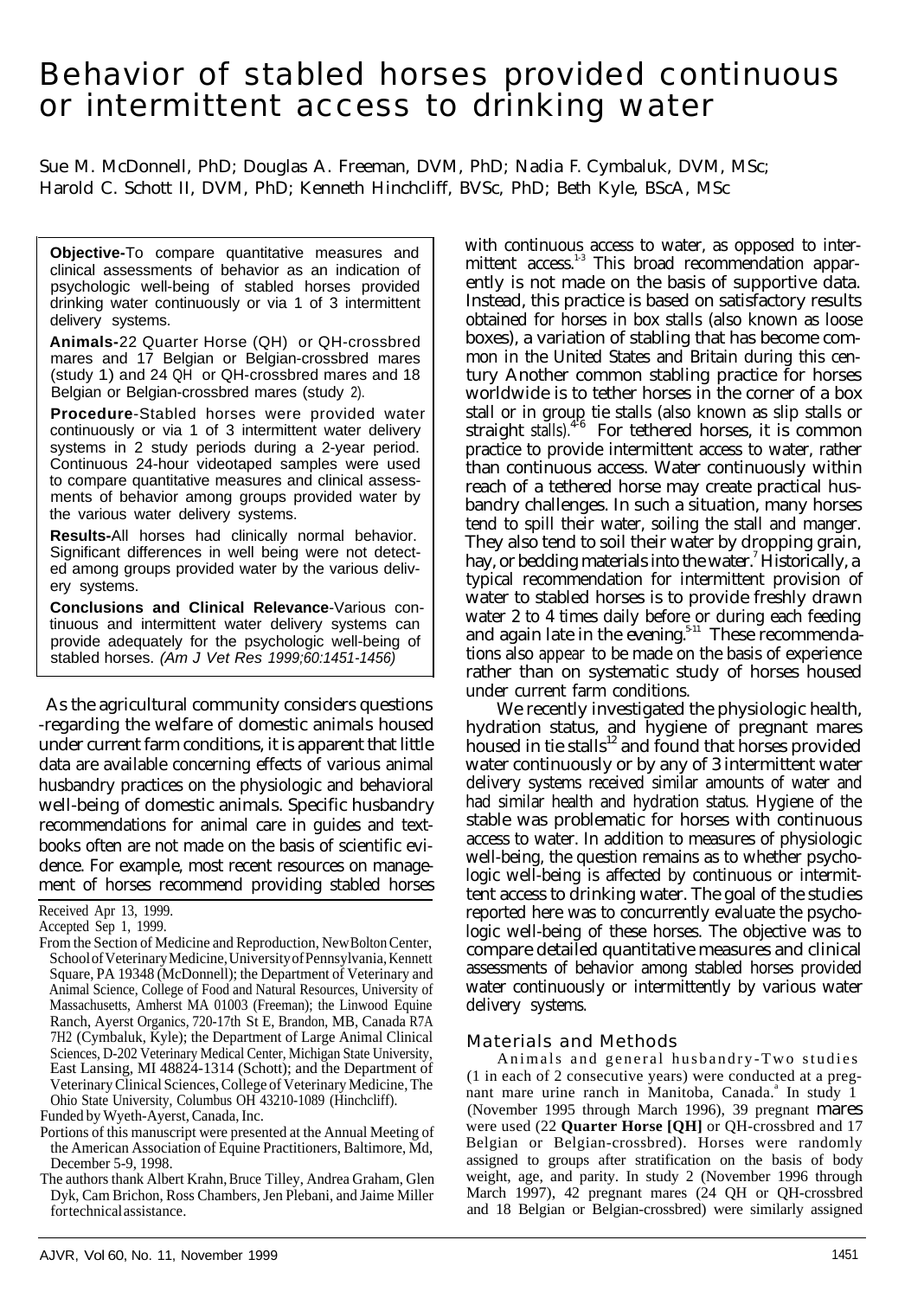to continuous or intermittent water delivery systems. Mares were 2 to 4 months in gestation when moved from pasture to the group tie-stall barn in October and 6 to 8 months in ges- directly in front of the horse, which allowed a view of the tation at the time behavior was evaluated. head of the horse, top line of the body of the horse, manger,

The barn was ventilated to maintain a temperature of 5 to 10 C. Stalls varied from 1.22 to 1.52 m wide and were assigned on the basis of size and weight of each horse. Stalls were 2.44 m long, including the manger, and were separated from adjacent stalls by metal rails that extended the entire length of each stall. The floors were concrete, which was covered with stall mats and bedded with straw. Tethers were individually fitted to allow each horse to lie down and to move back 0.61 to 1.22 m into the alley behind the stall. Horses were fed grass hay 4 times daily  $(8 \text{ AM} \text{ and } 1,4, \text{ and } 8)$ PM) and approximately 1.2 kg of oats twice daily (morning and late afternoon). A fortified mineral-vitamin mixture containing 25% salt, formulated to balance or marginally exceed mineral and vitamin requirements, was provided once daily. The exercise program on this farm included moving groups of horses into outdoor paddocks for 3 hours every 4 days. In addition to the procedures described here, horses were subjected to noninvasive routine clinical examinations and collection of blood samples, as described by Freeman et al.<sup>1</sup>

**Water delivery systems**-In study 1, the water bowl consisted of a rectangular box (43.5 X 19.7 X 17.8-cm deep) with a hinged lid. The water bowl was attached to the far left or far right of the manger, which spanned the entire width of the front of the stall. The top of the water bowl was even with the top of the manger (1 m above the floor). For 19 horses allowed continuous access to water (group C), the lid of the water bowl remained open with the water maintained at a depth of 2.5 to 5 cm, using a float control mechanism. For 20 horses provided intermittent access to water (group I-lid), the lid of the water bowl remained closed except when opened manually for a period of 5 minutes 3 times daily  $(7:30)$  AM and 1:30 and 7:30 PM). Water was maintained at a depth of 5 to 10 cm, using a float control system similar to that for group C.

In study 2, all groups had a rectangular curved-bottom water bowl  $(25.4X 23.3 X 19.7 cm$  deep) positioned above the top of the manger; top of the water bowl was approximately 124 cm above the floor. The float system for horses in group C automatically maintained a volume of approximately 2 L of water (5 to10-cm deep). Horses provided intermittent access by use of an interval-timer (group I-timer) were supplied with a fixed volume of water at 90-minute intervals from 6 AM to midnight each day. Each water delivery lasted 110 to 120 seconds, and the volume was adjusted for each horse so that the water bowl did not overflow and-some water should remain in the bowl after delivery. Horses provided intermittent access by use of an interval-timer-float device (group I-timer-float) were supplied with water for a 5-minute period 5 times daily (6 and 8:30 AM; 1:30, 5, and 10 PM). This variation was designed to deliver the volume of water consumed during each 5-minute period as well as to provide a residual volume of approximately 2 L (5 to 10 cm-deep) at the end of each delivery period. The I-timer-float variation was designed to provide semicontinuous access to water while minimizing the possibility of spillage or overflow.

**Behavior measures**-For each study, 1 continuous 24-hour videotaped (real-time recording) sample was obtained for each .horse during February and March (4 to 5 months after beginning of the stabling period). A standard consumer-type VHS video camera and recorder with lowlight capacity that met National Televison System Committee standards were used. A super long-play recording mode was used to enable recording of each 24-hour sample onto 3 longrecording videotapes. To minimize disturbance of horses; tapes were changed during routine feeding activities (7 AM and 3 and 9 PM). The camera was positioned on a tripod and water bowl. With this camera position, each swallow of water would be visible to a technician who viewed the videotapes. This allowed recording of actual duration of drinking, as opposed to including time that the lips of the horse were in the water bowl but it was not actually drinking. The camera view also included approximately a quarter of each of the adjacent tie stalls, allowing observation of interactions with other horses. To control for possible inadvertent day-to-day differences in barn activities or schedules, 1 horse in each of the water delivery system groups under study was included on each day of videotaping.

A technician who was unaware of the actual objective of the study viewed the videotapes. A computer-based event recorder was used to record frequency and duration of each of the following behaviors: eating hay, drinking water, standing rest, recumbent rest, interacting with adjacent horse (on the basis of type of interaction [ie, affiliative, aggressive] and role in interaction [ie, initiator or target]), stereotypy (eg, cribbing, head movements), and object chewing **(Appendix 1)**. Unusual behaviors were recorded and described. Specific behavior measures were derived from this record for quantitative analyses.

In addition to analysis of specific quantitative behavior measures, an experienced equine behavior clinician (SMM) reviewed the summary quantitative data (with associated time budgets) and videotapes of each horse to make an overall clinical assessment of behavior. This clinician remained unaware of the water delivery system for each horse. Data for each horse were compared to a set of clinical behavior values **(Appendix 2)** used routinely in our equine behavior referral clinic at the New Bolton Center, University of Pennsylvania. These clinical values were derived from data acquired from similar 24-hour videotaped samples of 137 mares stabled at various private farms and universities throughout North America and Europe. Those horses represented 11 light and draft breeds, and all were considered by their, owners and veterinarians to be healthy and free of behavior problems.

For study 2, the technician who viewed the videotapes additionally completed a standardized subjective assessment immediately after viewing each horse's 24-hour sample. This form included six 10-point-rating scales addressing general behavior and temperament characteristics  $(1 = \text{calm}, 10 = \text{agi} - \text{adj} - \text{adj} - \text{adj} - \text{adj} - \text{adj} - \text{adj} - \text{adj} - \text{adj} - \text{adj} - \text{adj} - \text{adj} - \text{adj} - \text{adj} - \text{adj} - \text{adj} - \text{adj} - \text{adj} - \text{adj} - \text{adj} - \text{adj} - \text{adj} - \text{adj} - \text{adj} - \text{adj} - \text{adj} - \text{adj} - \text{adj$ tated;  $1 = \text{calm}, 10 = \text{anxious}; 1 = \text{calm}, 10 = \text{fidgety}; 1 = \text{quiet},$ 10 = active;  $1 =$  aggressive,  $10 =$  nonaggressive; and  $1 =$  comfortable, 10 = uncomfortable). These descriptive terms were not operationally defined for the technician, who was instructed to rate each horse on the basis of the technician's understanding of those descriptive terms as they applied to equine behavior. The procedure provided an overall impression of each horse's general behavior and temperament by an equine health care professional with considerable experience evaluating equine behavior, yet who was unaware of the purpose of the study.

**Statistical analyses**-For each quantitative behavior measure, differences among water delivery system groups were compared, using independent t-tests, ANOVA, or both. Results for the standardized subjective assessment were compared among groups, using the nonparametric rank-sum test procedure. For all tests, a value of  $\bar{P}$  < 0.05 was considered significant.

Results **Study 1**

**Quantitative behavior-**Measures of quantitative behavior for groups C and I-lid were summarized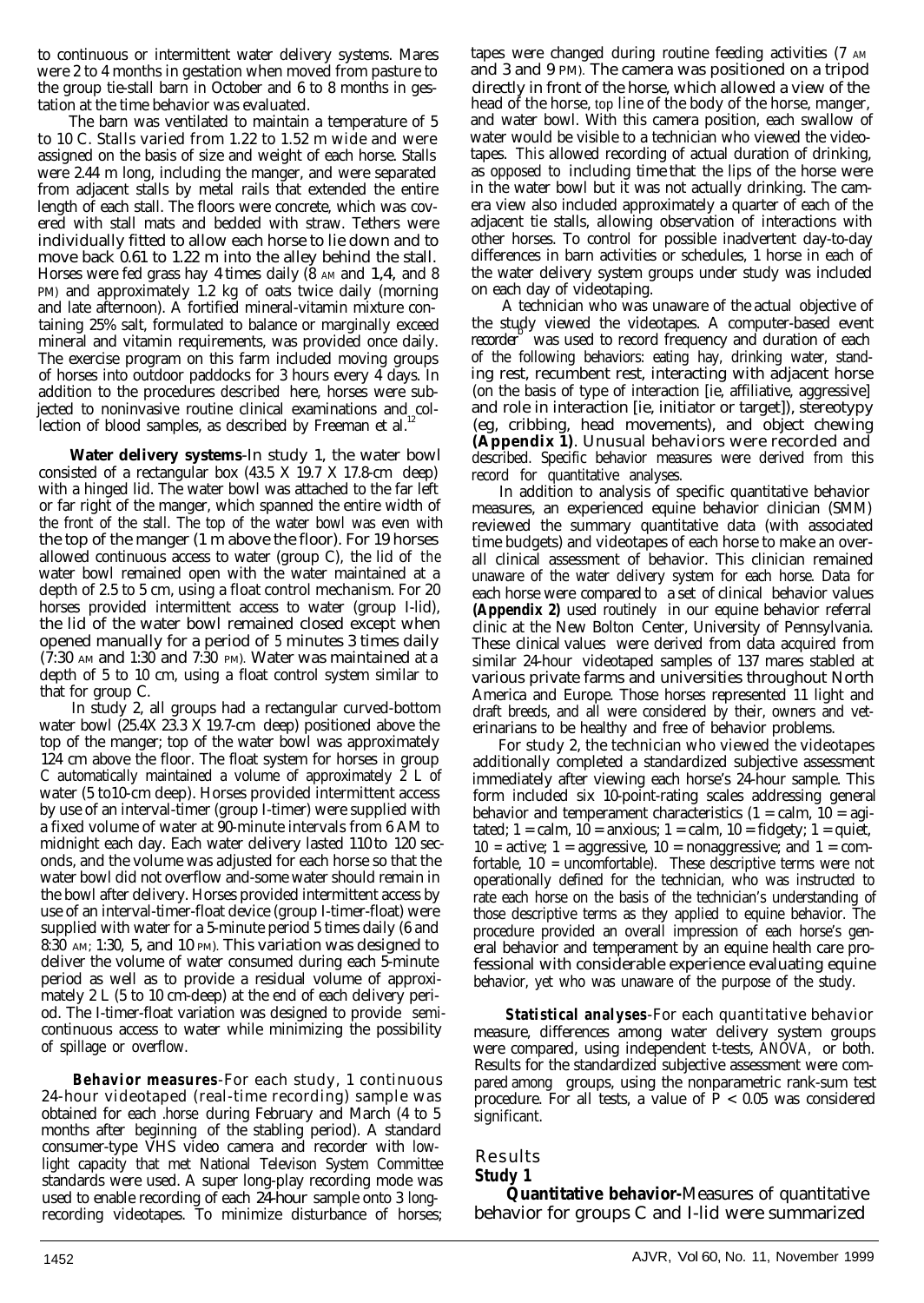(Table 1). Frequency and total duration of drinking were significantly greater for group C than for group Ilid. For group I-lid, both measures were within the range considered to be clinically normal.

Additional details of drinking behavior of the I-lid horses at the morning, mid-day, and evening water access periods were summarized **(Table 2)**. For all 3 water access periods, mean latency from lid opening to first drink was approximately 30 seconds. The longest interval between lid opening and first drink was the 12 hours preceding the morning water access period (ie, from 7 PM on the preceding evening to 7 AM). However, mean latency from lid opening to first drink at the morning water access period was the longest of the 3 water access periods (mean ± SEM,  $48.8 \pm 30.7$  seconds). Both mean latency from lid opening to first drink and the mean duration of drinking were similar among the 3 water access periods, as determined by use of dependent t-tests. Six of 20 (30%)

Table 1-Values (mean  $\pm$  SEM) for measures of behavior in pregnant mares housed in a stable and provided continuous access to water or intermittent access by use of a manually opened lid (I-lid) delivery system during study 1

| Variable                                                                                        | Continuous ( $n = 19$ )                            | $1$ -lid (n = 20)                                 | P value                         |
|-------------------------------------------------------------------------------------------------|----------------------------------------------------|---------------------------------------------------|---------------------------------|
| Drinking<br>Total duration (min)<br>Frequency (No.)<br>Mean duration/episode (min)              | $19.5 + 2.4$<br>$36.4 \pm 4.0$<br>$0.54 - 0.03$    | $3.3 \pm 0.5$<br>$7.4 \pm 2.6$<br>$0.45 \pm 0.05$ | $0.001*$<br>0.0011<br><b>NS</b> |
| <b>Recumbent rest</b><br>Total duration (min)<br>Frequency (No.)<br>Mean duration/episode (min) | $92.3 \pm 20.7$<br>$2.8 \pm 0.5$<br>$31.8 \pm 3.9$ | $84.1 + 19.5$<br>$2.2 \pm 0.4$<br>$39.3 \pm 4.9$  | ΝS<br>ΝS<br>ΝS                  |
| Standing rest<br>Total duration (min)                                                           | $573.5 \pm 44.5$                                   | $625.7 + 53.2$                                    | ΝS                              |
| Resting (recumbent and standing)<br>Total duration (min)                                        | $665.8 \pm 39.8$                                   | $709.8 \pm 45.9$                                  | ΝS                              |
| Eating hay<br>Total duration (min)                                                              | $598.9 +26.7$                                      | $601.1 + 127.3$                                   | ΝS                              |
| Major activity shifts<br>Frequency (No.)                                                        | $104.7 \pm 8.6$                                    | $101.4 - 6.5$                                     | ΝS                              |
| <b>Classic stereotypies</b><br>Proportion of horses                                             | 2/19                                               | 0/20                                              | <b>NS</b>                       |
| Aggressive social interactions<br>Frequency (No.)<br>Proportion of horses                       | $6.3 \pm 3.3$<br>10/19                             | $4.6 \pm 1.3$<br>14/20                            | ΝS<br><b>NS</b>                 |
| Hay dipping or hay wetting<br>Frequency (No.)<br>Proportion of horses                           | 112.6 (18.3)<br>19/19                              | 0<br>0/20                                         | ΝS<br>0.0011                    |

**\*Independent t-test, 19.3 degrees of freedom, adjusted for unequal variances. tlndependent t-test, 18.8 degrees of freedom, adjusted for unequal variances. ‡Fisher exact test. NS = Not significant.**

Table 2-Values for 20 pregnant mares provided access with the l-lid system during each of 3 daily water accession periods in study 1

| Period  | longest<br>duration of<br>drinking<br>(No.) | Mean<br>duration<br>(min) | <b>SEM</b> | Mean<br>access<br>$time$ %) | <b>SEM</b> | Mean<br>latency<br>from<br>opening<br>until<br>drinking (s) | <b>SEM</b> |
|---------|---------------------------------------------|---------------------------|------------|-----------------------------|------------|-------------------------------------------------------------|------------|
| Morning | 6                                           | 0.89                      | 0.18       | 25.0                        | 0.05       | 48.8                                                        | 30.7       |
| Mid-day | 6                                           | 1.16                      | 0.19       | 31.9                        | 0.05       | 16.8                                                        | 1.7        |
| Evening | 6                                           | 1.00                      | 0.24       | 25.5                        | 0.07       | 28.6                                                        | 8.4        |

horses had their longest duration of drinking during the morning water access period, compared with 8 at midday and 6 at the evening water accession. These proportions did not differ significantly, as determined by use of the Fisher exact test. Actual drinking time as a percentage of the daily 15 minutes of access to water for I-lid horses ranged from 3 to 52% (mean, 27%).

For group C, most of the drinking was done while eating hay Group-C horses drank with considerable frequency during the night (7  $_{PM}$  to 7  $_{AM}$ ; 1.3 drinks/h) but at a slightly lower rate than during the day (1.6 drinks/h).

Standing rest total duration, recumbent rest total duration, recumbent rest frequency, rest total duration, eating hay total duration, and major activity shifts each were similar for groups C and I-lid. Clinically important classic stereotypies were not observed in any of the horses.

Observable aggressive social interaction among horses in adjacent stalls consisted mostly of threats to bite and nip across the stall divider. The amount of this behavior was remarkably low for horses with possible physical contact (overall mean, 5.5 responses for a total of 0.27 minutes during 24 hours). The proportion of horses initiating aggressive interaction and the frequency of interactions did not differ between groups C and I-lid.

Hay dipping or hay wetting was observed at mild to moderate amounts in all group-C horses. These behaviors were not observed in horses in group I-lid.

**Clinical behavior**-All horses were judged to have clinically normal behavior. Therefore, there was not a difference among water delivery system groups for the proportion of horses judged to have clinically normal behavior.

## **Study 2**

**Quantitative behavior**-Specific quantitative measures of behavior in study 2 were summarized **(Table 3)**. For group I-timer, drinking total duration was greater than that considered to be clinically normal and was significantly greater than for groups C or I-timer-float. Drinking frequencies of groups C and I-timer were greater than that considered to be clinically normal and were significantly greater than that of group I-timerfloat. Drink mean duration did not differ significantly among groups.

Standing rest total duration, recumbent rest total duration, recumbent rest frequency, recumbent rest mean duration, rest total duration, eating hay total duration, and major activity shifts were within the range determined for the 137 clinically normal horses and were similar among groups. None of the horses displayed any classic stereotypy or object chewing. The frequency of aggressive social interaction and the proportion of horses initiating aggressive social interaction were similar among groups. Similar to study 1, the amount of this behavior was remarkably low for horses with possible physical contact. The frequency of hay wetting or hay dipping was greater for group C than for groups I-timer and I-timer-float.

Clinical behavior-All horses were judged to have overall clinically normal behavior. Therefore, there was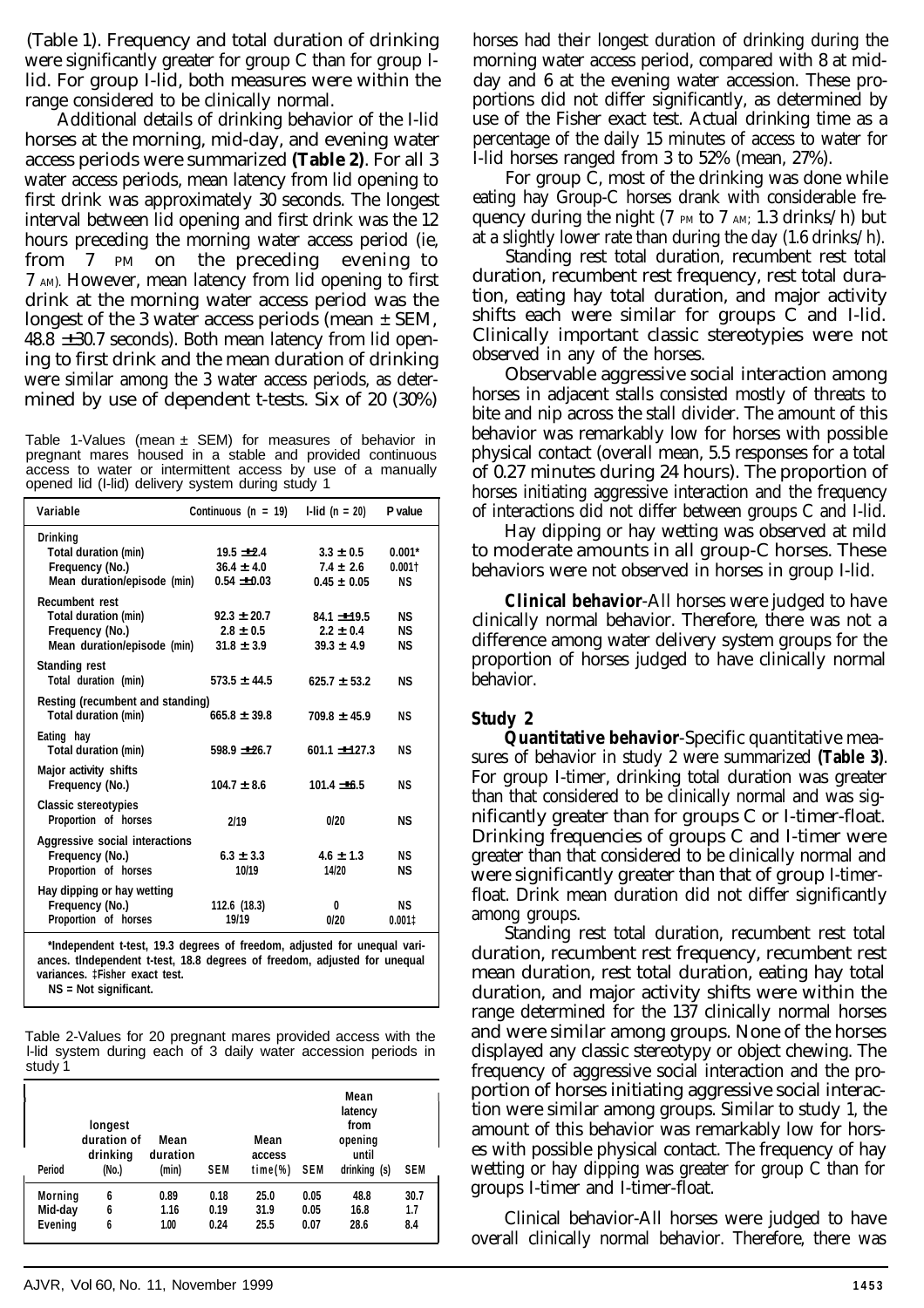| Variable                         | Continuous ( $n = 14$ ) | I-timer ( $n = 14$ ) | I-timer-float ( $n = 14$ ) | Pvalue     |
|----------------------------------|-------------------------|----------------------|----------------------------|------------|
| Drinkina                         |                         |                      |                            |            |
| Totalduration (min)              | $6.2 \pm 1.1'$          | $13.0 \pm 0.9b$      | $5.7 \pm 0.6'$             | $0.001*$   |
| Frequency (No.)                  | $39.1 \pm 11.5a$        | $33.9 \pm 52a$       | $16.0 \pm 1.6$             | < 0.05'    |
| Mean duration/episode (min)      | $0.22 \pm 0.02$         | $0.44 \pm 0.10$      | $0.32 \pm 0.04$            | <b>NS</b>  |
| Recumbent rest                   |                         |                      |                            |            |
| Total duration (min)             | $97.0 \pm 31.6$         | $85.2 \pm 16.0$      | $96.0 \pm 27.3$            | <b>NS</b>  |
| Frequency (No.)                  | $3.0. \pm 0.4$          | $2.4 \pm 0.6$        | $2.8 \pm 0.6$              | <b>NS</b>  |
| Mean duration/episode (min)      | $37.5 \pm 5.4$          | $33.4 \pm 7.5$       | $35.9 \pm 9.2$             | <b>NS</b>  |
| <b>Standing rest</b>             |                         |                      |                            |            |
| Total duration (min)             | $354.0 \pm 26.2$        | $319.1 \pm 24.6$     | $322.8 \pm 26.8$           | <b>NS</b>  |
| Resting (recumbent and standing) |                         |                      |                            |            |
| Total duration (min)             | $454.1 \pm 33.0$        | $410.6 \pm 23.9$     | $416.3 \pm 29.1$           | <b>NS</b>  |
|                                  |                         |                      |                            |            |
| Eating hay                       |                         |                      |                            |            |
| Total duration (min)             | $466.6 \pm 21.0$        | $440.3 \pm 19.9$     | $492.0 \pm 19.9$           | ΝS         |
| Major activity shifts            |                         |                      |                            |            |
| Frequency (No.)                  | $107.3 \pm 7.9$         | $98.2 \pm 7.2$       | $112.4 \pm 10.8$           | <b>NS</b>  |
| Classic stereotypies             |                         |                      |                            |            |
| Proportion of horses             | 0/14                    | 0/14                 | 0/14                       | ΝS         |
|                                  |                         |                      |                            |            |
| Aggressive social interactions   | $4.7 \pm 1.1$           | $5.1 \pm 1.0$        | $4.8 \pm 0.9$              | <b>NS</b>  |
| Frequency (No.)                  | 4114                    | 7/14                 |                            |            |
| Proportion of horses             |                         |                      | 5/14                       | <b>NS</b>  |
| Hay dipping or hay wetting       |                         |                      |                            |            |
| Frequency (No.)                  | $99.5 \pm 17.0a$        | $60.9 \pm 10.7$ b    | $48.3 \pm 6.9b$            | $< 0.05$ † |
| Proportion of horses             | 14/14                   | 14/14                | 14/14                      |            |

Table 3-Values (mean ±SEM) for measures of behavior in pregnant mares housed in a stable and provided continuous access to water or intermittent access by use of an interval-timer (I-timer) or intervaltimer-float (I-timer-float) delivery system in study 2

**\*Simple one-way ANDVA, 41 degrees of freedom. †Fisher exact test.**

**abWithin a row, values with different superscript letters differ significantly** *(P < 0.05).*

Table 4-Subjective assessment rating\* of general behavior and temperament of horses in study 2

|                  |      | Continuous ( $n = 14$ ) |      | I-timer (n $=14$ ) |      | I-timer-float (n=14) |
|------------------|------|-------------------------|------|--------------------|------|----------------------|
| Category         | Mean | Range                   | Mean | Range              | Mean | Range                |
| Calm vs agitated | 1.0  |                         | 1.0  |                    | 1.0  |                      |
| Calm vs fidgety  | 1.1  | 1.2                     | 1.0  |                    | 1.0  |                      |
| Calm vs anxious  | 1.0  |                         | 3.0  |                    | 1.0  |                      |
| Quiet vs active  | 2.7  | $1-5$                   | 1.0  | $1-5$              | 3.1  | $1 - 5$              |
| Nonaggressive vs |      |                         |      |                    |      |                      |
| aggressive       | 1.8  | $1 - 6$                 | 2.8  | $1-4$              | 2.43 | $1 - 5$              |
| Comfortable vs   |      |                         |      |                    |      |                      |
| uncomfortable    | 1.0  |                         | 1.0  |                    | 1.0  |                      |
|                  |      |                         |      |                    |      |                      |

**\*Categories were rated by the technician who viewed the videotapes. Scores were determined on the basis of a 10-point scale, with the highest degree for the first term = 1 end the highest degree for the comparison term = 10 (eg, most calm = 1; most agitated = 10). The descriptive terms were not operationally defined for the technician, who was instructed to subjectively evaluate each horse on the basis of the technician's understanding of the terms as they applied to equine behavior. Values did not differ signifi**cantly  $(P < 0.05)$  among groups.

not an effect of water delivery system for the proportion of horses judged to have clinically normal behavior.

**Standardized subjective assessment**-Results for the technician's 6 subjective behavior rating scales for study 2 were summarized **(Table 4).** All horses were consistently rated as calm (as opposed to agitated, fidgety, or anxious), quiet (as opposed to active), nonaggressive (as opposed to aggressive), and comfortable (as opposed to uncomfortable). Mean ratings did not differ among groups for any of the 6 scales.

## Discussion

Results of these studies, including quantitative and clinical data, were interpreted to indicate that horses provided water by various delivery systems and schedules all had behavior typical of clinically normal horses housed in a stable. There were no differences attributable to water delivery system that indicated difference in psychologic well-being of the horses. Overall this herd of horses had a remarkably low prevalence of stereotypies and abnormal behavior. Similarly, horses appeared calm and appropriately acclimated to the housing and husbandry routine, with behavior patterns and time budgets for eating, standing rest, and recumbent rest similar to that of mares housed in box stalls (Appendix 2) or on pasture. These results are consistent with findings of the concurrent study<sup>12</sup> in which these horses were assessed to be physiologically healthy and appropriately hydrated.

The total durations and frequencies of drinking for horses provided continuous access to water in study 1 and horses provided access to water via an interval-timer in study 2 were greater than what we considered to be clinically normal for stabled horses and were significantly greater than for horses provided water by the other delivery systems with which they were compared. On the basis of results from our concurrent study<sup>12</sup> that indicated similar amounts of water were delivered to all groups, we believe that these 2 groups had a longer duration of drinking to ingest similar amounts of water. This may have been caused by differences in depth of the water in the water bowl among the systems. The water bowls for group C in study 1 and group I-timer in study 2 had more shallow water (2.5 to 5-cm deep) than the other systems (5 to 10-cm deep). Shallow water may have forced horses to take smaller sips and, thus, caused a greater drinking duration for similar volumes of water ingested. The behavior values for clinically normal hors-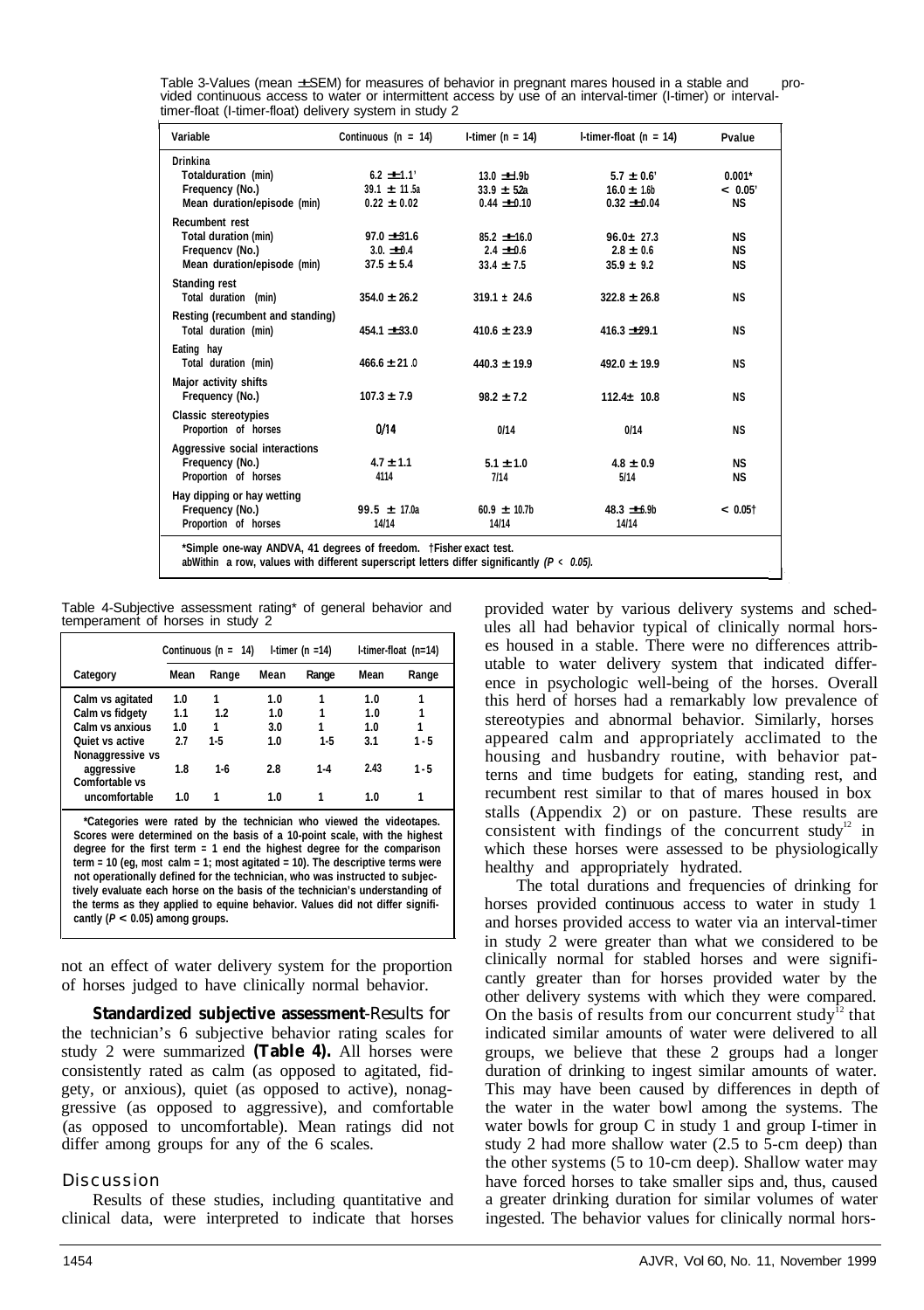es used in this study were based on observations of horses provided water continuously in 16-L buckets or automatic water bowls, both of which rarely would have a water depth of < 15 cm. Horses have likely adapted to drinking from numerous types of water delivery systems with varying physical configuration and depth of water.<sup>13</sup>

Among the 5 water delivery systems used, the I-lid system in study 1 provided the least access to water in terms of frequency and duration. The lid to the water bowl was open for a period of 5 minutes 3 times daily (ie, 15 min/24 h). On average, the actual duration of drinking for horses in that group was less than one-third of access time. The morning access period followed the longest interval (12 hours) without access to water. Nonetheless, latency from opening of the lid to first drink in the morning was almost 1 minute. In fact, of the 3 daily access periods, the longest latency from opening of the lid to first drink was at the morning access. Similarly, the duration of drinking was less for the morning than mid-day or evening access periods. These observations suggested that the horses did not have an urgent need to drink after the nightly 12-hour interval without access to water. This observation also may have been associated with the feeding schedule, because most drinking by animals fed dry forage is during and after consumption of meals. $5,6,14-16'$ 

It was evident from these studies that horses readily adapt to various water delivery systems and schedules. All horses drank similar daily quantities<sup>12</sup> without behavior suggestive of psychologic deprivation or polydipsia. At the time behavior was evaluated, horses had been housed in the current husbandry conditions for 4 to 5 months. It would have been interesting to monitor behavior beginning immediately after horses had been moved from pasture to the stable (ie, during the transition from pasture to stable) to evaluate behavioral adaptation. Interestingly, early textbooks on husbandry practices for horses describe behavior patterns for horses provided with several water delivery systems and schedules, indicating that horses adapt quickly and appropriately to various domestic water delivery systems and schedules.<sup>5,8,11,17-19</sup> Equids have likely evolved to be physiologically and psychologically adaptable to variations in access to water. Studies of feral horses indicate that access to water is highly variable and rarely continuous.<sup>13</sup> A particular horse's interval for access to water appears to depend on a number of social and ecologic variables, including dominance among and within bands of horses, interspecies competition for limited resources, distance between foraging and watering sites, and seasonal climatic conditions. In pastures and nonconfinement situations, most horses typically drink once or twice per 24-hour period, except for periods of high heat or in which there is extremely dry forage. In some populations, herds have been observed to routinely drink only once every 2 days.<sup>20,21,c</sup>

Dipping of hay into the water bowl and hay wetting were observed at mild to moderate amounts in all horses that had open water bowls (ie, groups C, Itimer, and I-timer float). These were observed in study 1 in which the water bowl was even with the top of the manger as well as in study 2 in which the water, bowl was positioned above the manger and had a narrower opening. This behavior was consistent with the corresponding hygiene conditions for horses and the stable

reported in the concurrent study.<sup>12</sup> In that study, open water bowls (ie, continuous access to water) were associated with greater forage soiling of water bowls as well as wet mangers and stalls. Hay dipping and hay wetting are common in horses, particularly when hay and water are positioned within close proximity.<sup> $d$ </sup>

In summary, quantitative measures of behavior did not differ significantly between horses provided continuous or intermittent access to drinking water. In addition, clinical assessments indicated clinically normal behavior for all horses, without differences attributable to water delivery system. As a herd, the horses appeared calm, comfortable, and acclimated to their husbandry conditions. Analysis of these results indicated that the psychological well-being of horses was not affected by widely varying schedules and durations of access to water, ranging from continuous access to access provided for 5-minute periods 3 times daily.

a Linwood Equine Ranch, Carberry, MB, Canada.

- <sup>b</sup>ER-1 Key; customized computer program created by SM McDonnell and MC Garcia, University of Pennsylvania School of Veterinary Medicine, New Bolton Center, Kennett Square, PA 19348.
- Pellegrini S. Home range, territoriality and movement patterns of horses in the Wassuk range of western Nevada. Master's thesis. Department of Biology, University of Nevada, Reno, Nev, 1971.

## Appendix 1

ti ve analysis Definitions of specific measures of behavior for use in quantita-

**Drinking total duration**-Cumulative No. of seconds drinking during a continuous 24-hour sample. A drink was defined as placing the lips to the water and swallowing D 1 time before lifting the lips from the water. Drinks typically are in episodes of 2- or 3-minutes' duration, consisting of  $D2$  drinks separated by 10- to 30-second intervals.

**Drink frequency**-No. of drinks during a continuous 24-hour sample.

**Drink mean duration**-For each horse, calculated mean duration for each drink during a continuous 24-hour sample (ie, drinking total duration divided by drink frequency).

**Standing rest total duration**-During a continuous 24-hour sample, cumulative No. of minutes standing quietly in a restful or sleep-typical posture without eating, drinking, grooming, or interacting socially.

**Recumbent rest total duration**-Cumulative No. of minutes in sternal or lateral recumbency during a continuous 24-hour sample.

**Recumbent rest frequency**-No. of periods of recumbency during a continuous 24-hour sample.

**Recumbent rest mean duration**-For each horse, calculated mean duration of each episode of recumbent rest in a continuous 24-hour sample (ie, recumbent rest total duration divided by recumbent rest frequency).

**Rest total duration**-During a continuous 24-hour sample, cumulative No. of minutes of standing rest and recumbent rest.

**Eating hay total duration**-No. of minutes eating hay during a continuous 24 hour sample. Eating hay was defined as taking hay from the manger or from behind the manger into the mouth, chewing, and swallowing it.

**Major activity shifts**-No. of transitions from 1 major activity to another (eating, resting, social interaction, drinking) during a continuous 24-hour sample.

**Classic stereotypies**-Weaving was defined as shifting weight between the forelimbs with side-to-side movement for D 3 consecutive rhythmic cycles. Repetitive head movements included head-bobbing, shaking of the head, or tossing of the head for D 5 consecutive rhythmic movements. Cribbing was defined as 1 classic sequence of arching the neck and gulping air with or **D** without oral contact with a surface.

**Aggressive social interaction frequency**-During a continuous 24-hour sample, No. of attempts to bite, nip, threaten to bite, threaten to nip, or threaten to kick a horse in an adjacent stall.

**Hay dipping or hay wetting frequency**-No. of hay-dipping or hay-wetting episodes during a continuous 24-hour sample. Hay dipping was defined as a horse using its mouth to move hay from the manger into the drinking water while actively eating hay. Hay wetting was defined as a horse using its mouth and lips to move water from the water bowl to the hay in the manger while actively eating hay.

dWaring GH. Behavioral adaptation of feeding in horses (abstr). J Anim Sci 1974;39:137.